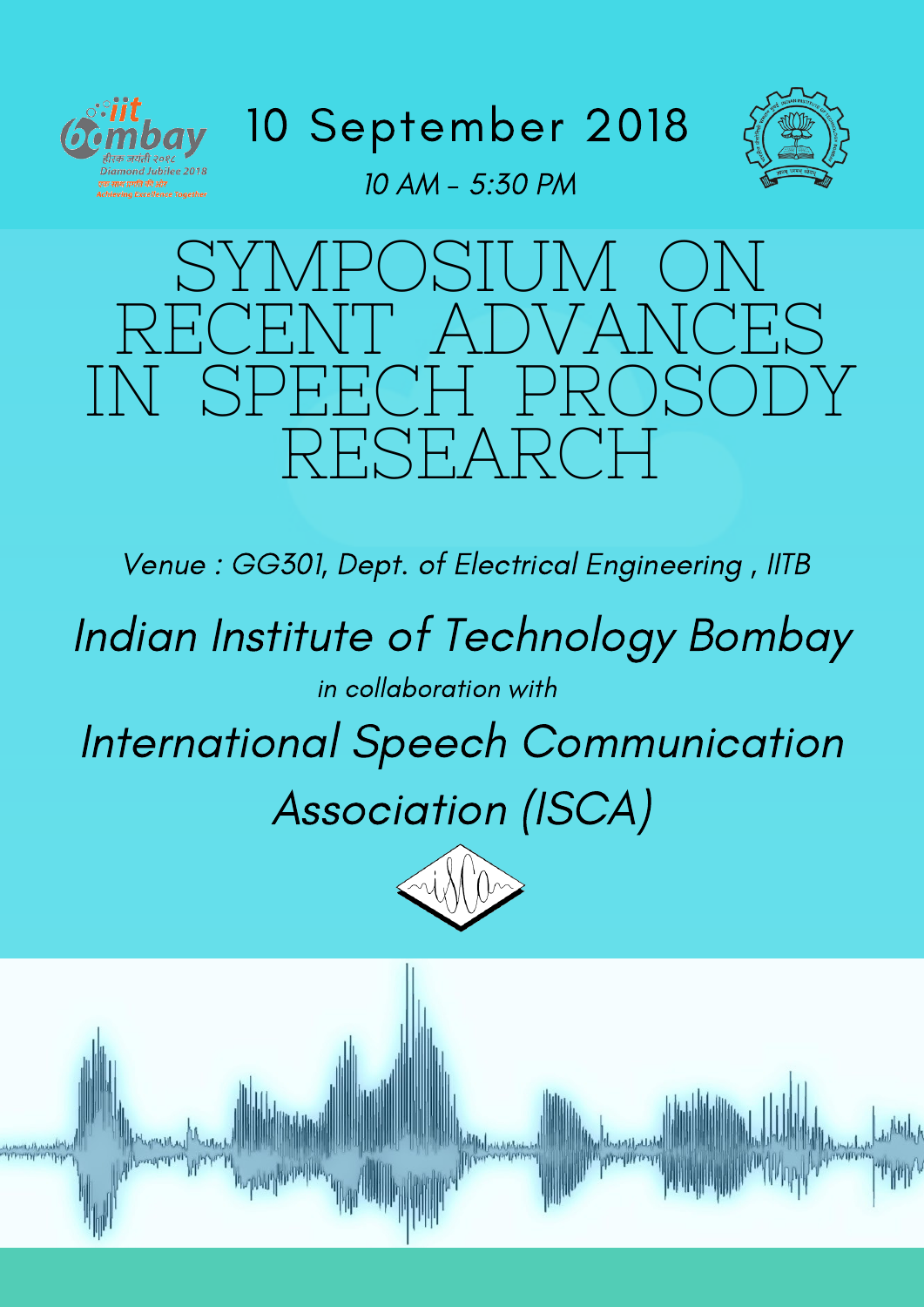## ABOUTTHESYMPOSIUM

### SPEAKERS



#### 1. Prof. Jennifer Cole

#### 2. Prof. Jacques Koreman

#### 3. Prof. Hansjörg Mixdorff

Emerita Professor of Linguistics at the University of Illinois (UIUC). Currently, Professor of Linguistics at Northwestern Unviersity.

Professor in the department of Language and Literature at NTNU, the Norwegian University of Science and Technology.

Professor of Digital AV-Processing, Speech Communication at BHT-Berlin - University of Applied Sciences.

Speech Prosody is a multi-disciplinary area of research that spans fields as diverse as linguistics, signal processing, speech technology and psychology. Prosody refers to the properties of speech as they apply at larger time scales such as that of words and sentences. It serves to communicate linguistic meaning as well as speaker attitude and emotion. In this symposium, we present talks by eminent researchers exploring a number of fascinating aspects of speech prosody.

REGISTER! <https://goo.gl/forms/XUn9SLHJCoWY93me2> Registration is free. Deadline : 1 September, 2018